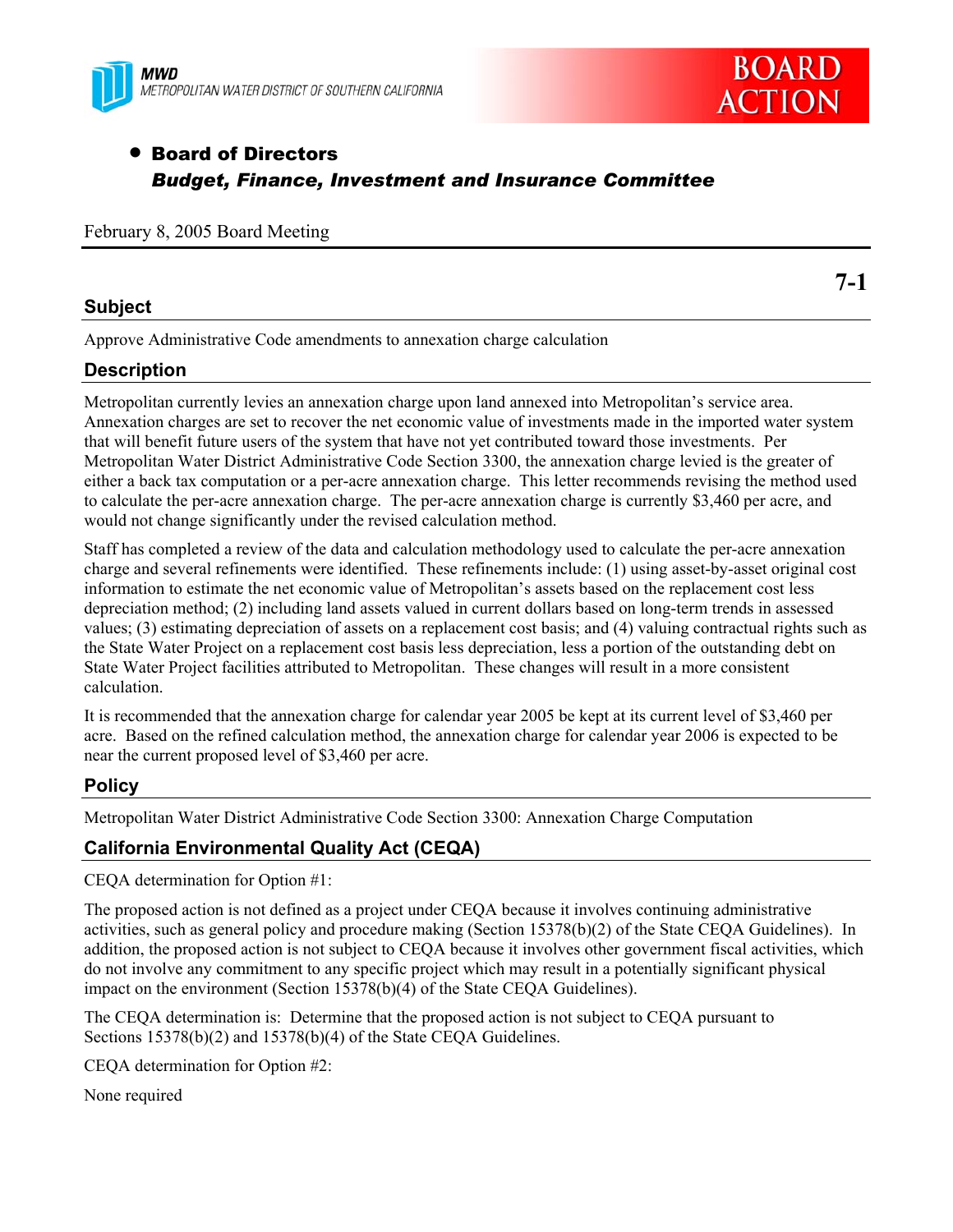#### **Board Options/Fiscal Impacts**

#### **Option #1**

Adopt the CEQA determination and amend Metropolitan Water District Administrative Code Section 3300, as set forth in **Attachment 1**, effective January 1, 2006.

**Fiscal Impact:** Potential change in per-acre annexation revenue after January 1, 2006.

#### **Option #2**

Do not amend Metropolitan Water District Administrative Code Section 3300. **Fiscal Impact:** None

#### **Staff Recommendation**

Option #1

1/6/2005 *Brian G. Thomas Date* 

*Chief Financial Officer* 

1/16/2005 *Gilbert F. Ivey Date* 

*Interim Chief Executive Officer* 

#### **Attachment 1 – Metropolitan Water District Administrative Code Section 3300**

BLA #3208